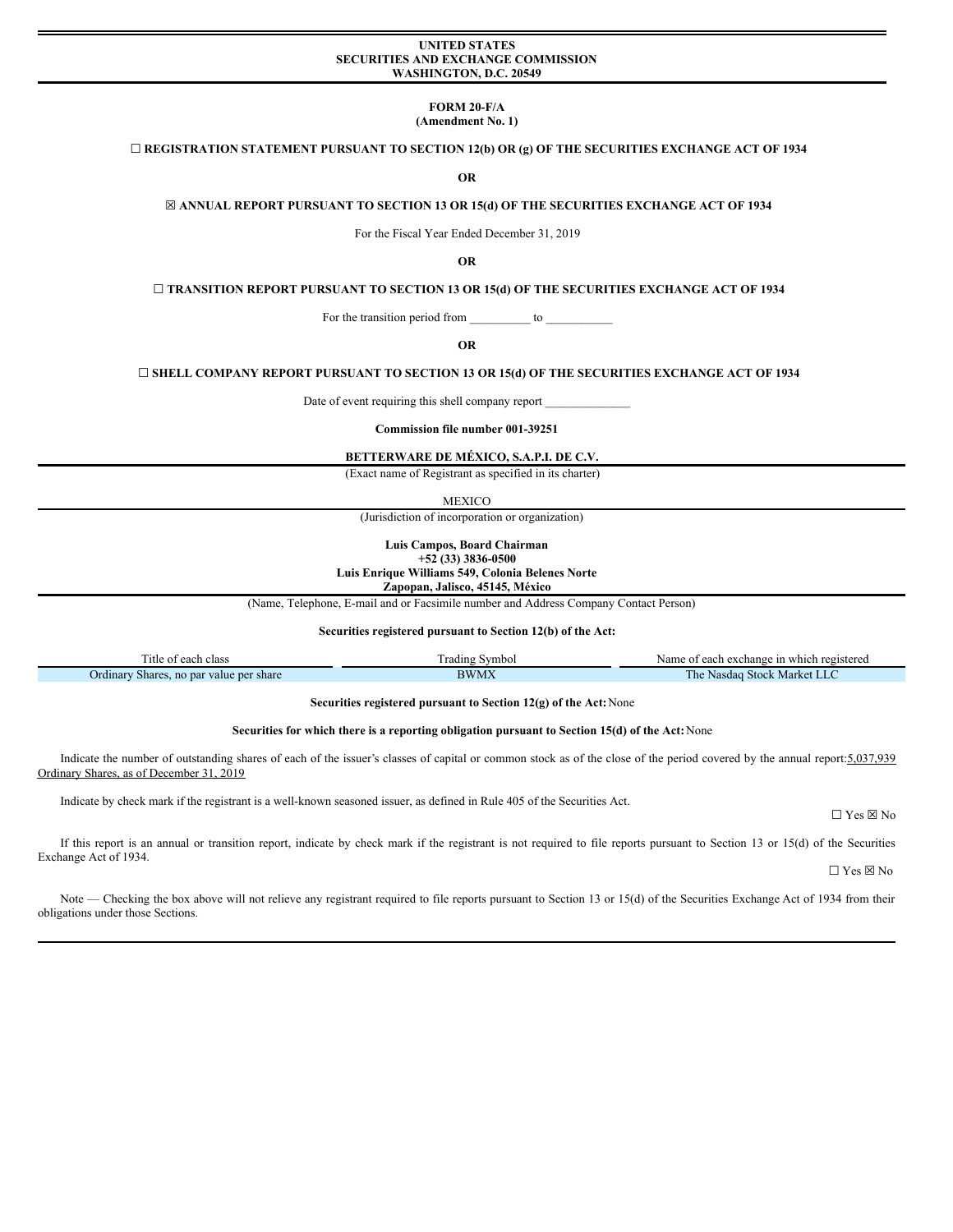Indicate by check mark whether the registrant (1) has filed all reports required to be filed by Section 13 or 15(d) of the Securities Exchange Act of 1934 during the preceding 12 months (or for such shorter period that the registrant was required to file such reports), and (2) has been subject to such filing requirements for the past 90 days.  $\Box$  Yes  $\boxtimes$  No Indicate by check mark whether the registrant has submitted electronically every Interactive Data File required to be submitted pursuant to Rule 405 of Regulation S-T (§232.405 of this chapter) during the preceding 12 months (or for such shorter period that the registrant was required to submit such files).  $\Box$  Yes  $\boxtimes$  No Indicate by check mark whether the registrant is a large accelerated filer, an accelerated filer, a non-accelerated filer, or an emerging growth company. See the definitions of "large accelerated filer," "accelerated filer," and "emerging growth company" in Rule 12b-2 of the Exchange Act. Large accelerated filer □ <br>
Accelerated filer □ Non-accelerated filer ⊠ Emerging growth company  $\boxtimes$ If an emerging growth company that prepares its financial statements in accordance with U.S. GAAP, indicate by check mark if the registrant has elected not to use the extended transition period for complying with any new or revised financial accounting standards† provided pursuant to Section 13(a) of the Exchange Act. □ † The term "new or revised financial accounting standard" refers to any update issued by the Financial Accounting Standards Board to its Accounting Standards Codification after April 5, 2012. Indicate by check mark which basis of accounting the registrant has used to prepare the financial statements included in this filing: U.S. GAAP □ **International Financial Reporting Standards as issued** by the International Accounting Standards Board  $\boxtimes$ Other □ If "Other" has been checked in response to the previous question, indicate by check mark which financial statement item the registrant has elected to follow. ☐ Item 17 ☐ Item 18 If this is an annual report, indicate by check mark whether the registrant is a shell company (as defined in Rule 12b-2 of the Exchange Act). ☐ Yes ☒ No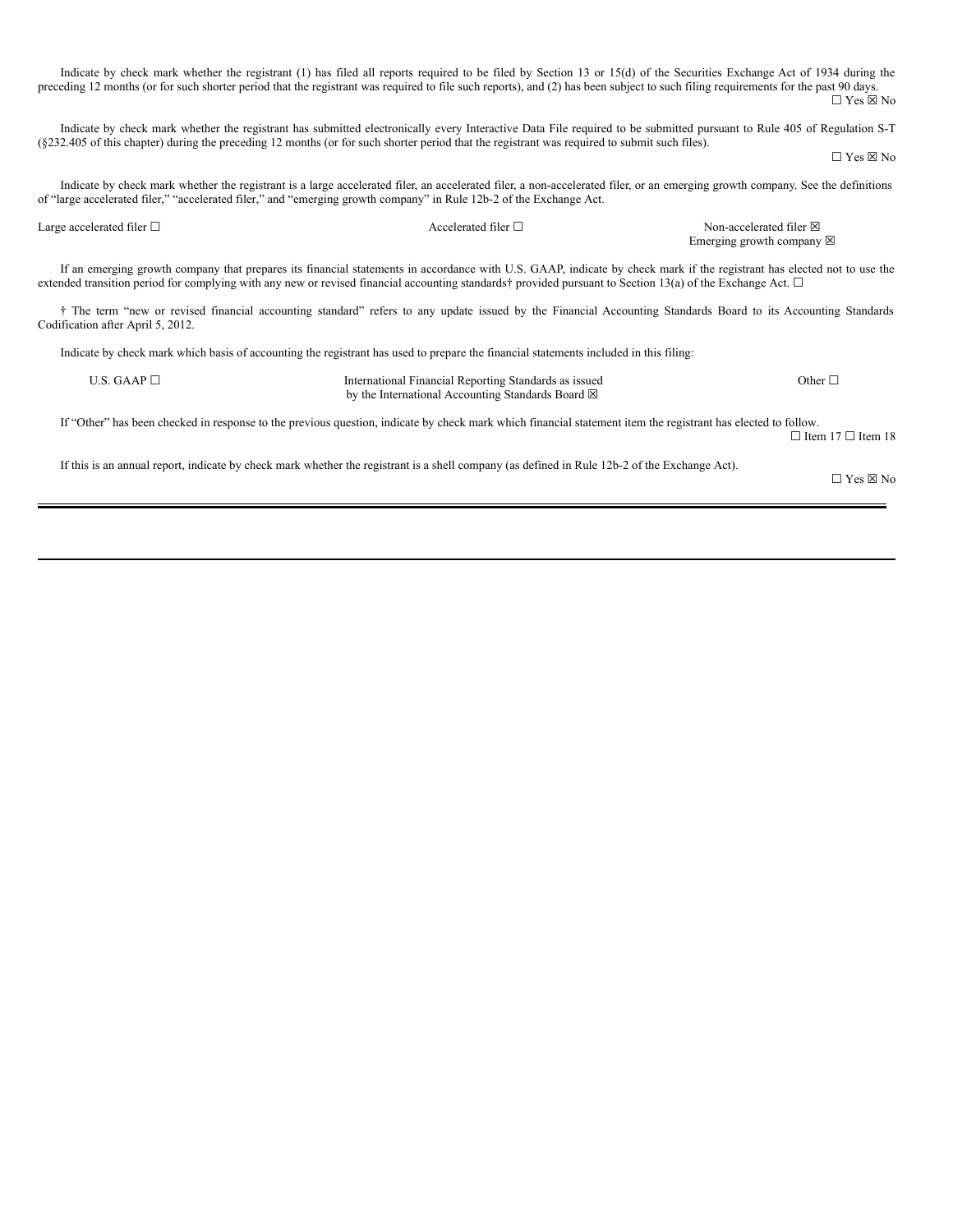#### **EXPLANATORY NOTE**

This Amendment No. 1 on Form 20-F/A (the "Amendment") is being filed by Betterware de México, S.A.P.I. de C.V. ("Betterware" the "Company," "we," "our," or "us") to amend the Company's Annual Report on Form 20-F for the fiscal year ended December 31, 2019, originally filed with the U.S. Securities and Exchange Commission on May 4, 2020 (the "Original Filing"). The Company is filing this Amendment solely to state that the Original Filing was delayed on reliance of the U.S. Securities and Exchange Commission Release No. 34-88465, dated March 25, 2020, due to the circumstances related to COVID-19. In particular, COVID-19 has caused severe disruptions in travel and transportation and limited access to the Company's facilities resulting in limited support from its staff. This has, in turn, delayed the Company's ability to complete our audit and prepare the Original Filing.

Except as described above, this Amendment does not amend any information set forth in the Original Filing or reflect any events that occurred subsequent to the filing of the Original Filing on May 4, 2020. Accordingly, this Amendment should be read in conjunction with the Original Filing and with our filings with the U.S. Securities Exchange Commission subsequent to the Original Filing.